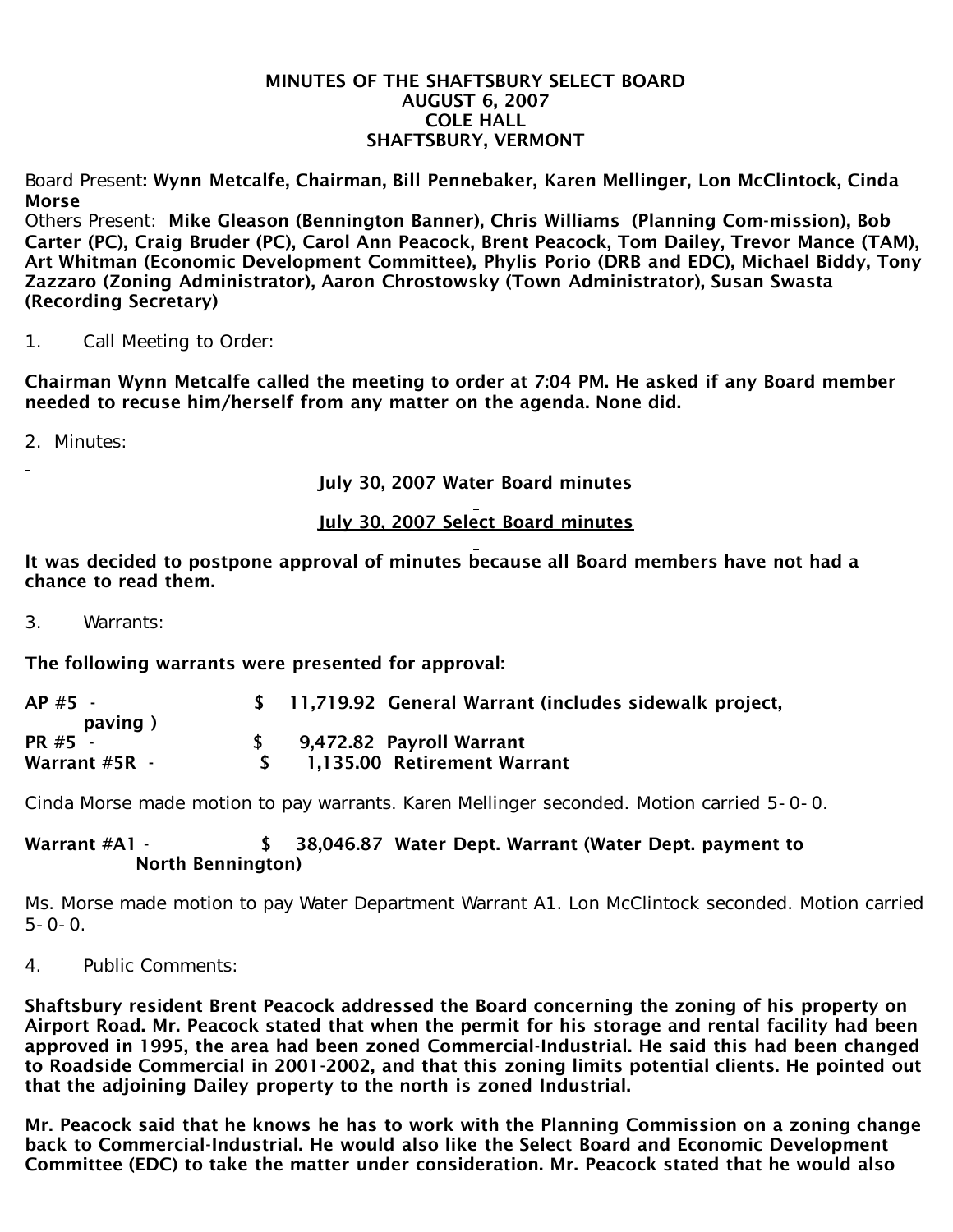like to get a variance from the sign ordinance in order to add additional signage letting people know what businesses are located at the facility.

Chairman Metcalfe stated that if any property had been rezoned in 2001-2002, it would have been done by vote of the Town at a special meeting, not by action of a Board. He noted that any variances must be issued by the Development Review Board (DRB), subject to stringent criteria, and not by the Select Board.

Chairman Metcalfe said that any zoning changes are to be presented to the Planning Commission, which then comes to the Select Board. Mr. Peacock replied that he had talked to Planning, and just wanted to put the Select Board on alert.

Chairman Metcalfe reminded Shaftsbury residents of the August 25 Hoe-Down. Anyone who wants to place ads in the brochure that will go out with the Bennington Banner needs to get them in by tomorrow. Forty volunteers are still needed, and anyone interested can sign up at the Country Store or at Cole Hall.

5. Trustee of Public Funds Announcement:

Chairman Metcalfe stated that Aaron Chrostowsky has put an ad in the paper seeking a Trustee of Public Funds. Anyone interested in the position should contact Mr. Chrostowsky for more information.

6. Public Hearing on Zoning Bylaw:

Planning Commission Chairman Chris Williams came to the table to discuss the zoning bylaw. He stated that there had been three main purposes for the revision:

 1. to comply with state law Section 24, Chapter 117. This land use planning law has changed the way we do business.

2. to reflect local changes of going from a Planning Commission/Zoning Board to a DRB.

 3. to craft a permanent solid waste zoning bylaw to replace the interim solid waste bylaw which has been in effect

Ms. Williams said that the Planning Commission has always proceeded with the assumption that they are not the decision making body; the Select Board is. He described their approach as one of quantifying the general language of the interim bylaw, just as the rest of zoning is quantifiable, by making language more specific and less arbitrary.

Mr. Williams noted that the Planning Commission had held several public hearings and had received lots of useful comment and harsh criticism. They had tried to consider and incorporate this input, and changed the document accordingly.

Mr. Williams said that it all boils down to the question of what is the effect on TAM. All comment to the Planning Commission has been on the impact to TAM, which applied for a business expansion in the middle of the zoning revision process.

Mr. Williams stated that he had sent out a memo today detailing the impacts of the zoning bylaw on TAM. The two areas that are still controversial are lot size and setback. Mr. Williams noted that the EDC has been very critical of their approach, and that the Planning Commission considered substituting performance standards for area and distance requirements.

The problem is that enforcement of performance standards is difficult and technical, and might require investment in equipment and training. Setback and lot size seemed more practical. Mr. Williams acknowledged that this continues to be controversial.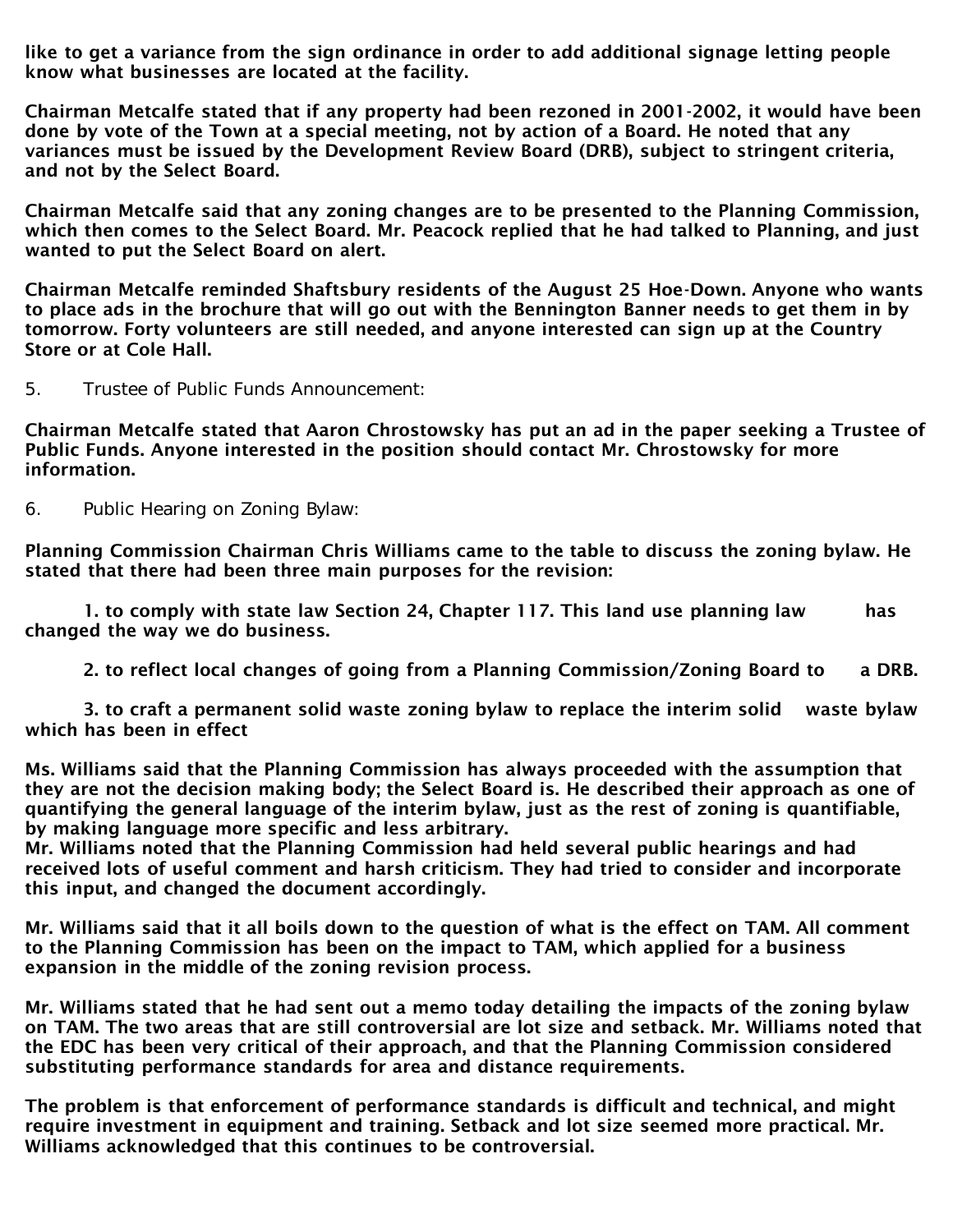Mr. Williams stated that the Planning Commission sees the next step in this process as looking at zoning map changes. They believe that the town landfill, zoned Residential, and possibly two small adjoining residential properties, should be rezoned. The Harrington pit, also zoned Residential, might also be a candidate for rezoning. Possibly Light Industrial zoning, or a tweaking of Commercial-Industrial zoning, could be looked at.

Art Whitman, chairman of the EDC, came to the table to give the Committee's position on the zoning bylaw. This was distributed to the Board and public in written form. He asked how close they are to the new Town plan that has to be voted on by townspeople. Mr. Whitman said that he thinks this may have to be voted on in March 2008, because to wait until 2009 may make it one day late.

Bill Pennebaker stated that he does not think the Town plan is invalidated if it expires that way, as log as it is updated as soon as possible. Chairman Metcalfe said that there had been a major problem last time. Mr. Chrostowsky will check on the timing.

Mr. Whitman said that the EDC suggests changes to the bylaw that they believe would conform better to Chapter 117. He referred to Section 6.4.2.2.4, which lists what can be done in an Industrial zone, and stated that Chapter 117 says the Town may not specifically rule out an activity. This section would seem to do so, and therefore violates Chapter 117.

In particular, Mr. Whitman said that it seems to rule out slaughterhouses. He has received email from a person who would like to have an operation slaughtering 20-40 animals a day. Mr. Whitman noted that there is a big need for this in Vermont, in order to get locally grown meats to restaurants.

Mr. Whitman cited Section 6.4.3, which sets a maximum building height of thirty feet in an Industrial zone, the same as in a Residential zone. He noted that industrial buildings are typically larger and require more height. To get a variance adds another bureaucratic step. The EDC recommends a height of at least forty feet.

Karen Mellinger noted that one section of the bylaw sets a height of thirty-five feet, and Mr. Williams said that this height is just for solid waste facilities, not all industrial facilities. Mr. Whitman stated that the EDC would like to see more uniform standards that apply to all industrial uses.

Mr. Whitman said that their biggest concerns with the bylaw are lot size and setback requirements. He noted that Section 7.11.1 would require a solid waste facility to change the location of its building or buy more land if tonnage increases. Mr. Whitman said they can't ask a business to tear down or move a million-dollar building or buy more scarce Industrially-zoned land.

He added that this requirement assumes there will be odor, and also assumes that moving a building back farther will solve an odor problem. Mr. Whitman noted that a transfer station is a through-put industry, and that stuff comes in and out quickly, which may not cause odor. In addition, this restriction requires a business to predict what its future volume will be, and that can't be predicted.

Mr. Whitman added that not all solid waste is stinky garbage, using the examples of cardboard or phone books, but setbacks are mandated regardless. Future technology may mitigate odor, so why not just go with a sniff test instead of setback. Mr. Whitman said that the EDC believes using valuable industrial land as a buffer is a mistake, and that it is not practical to link tonnage to lot size and setback.

Mr. Whitman next referred to Section 7.11.7, paragraph two, on Host Town Agreement. This section concerns the levying of fees by the Town for negative impacts on surrounding Residential zones. Mr. Whitman said that it is not the Town's responsibility to collect money and distribute it to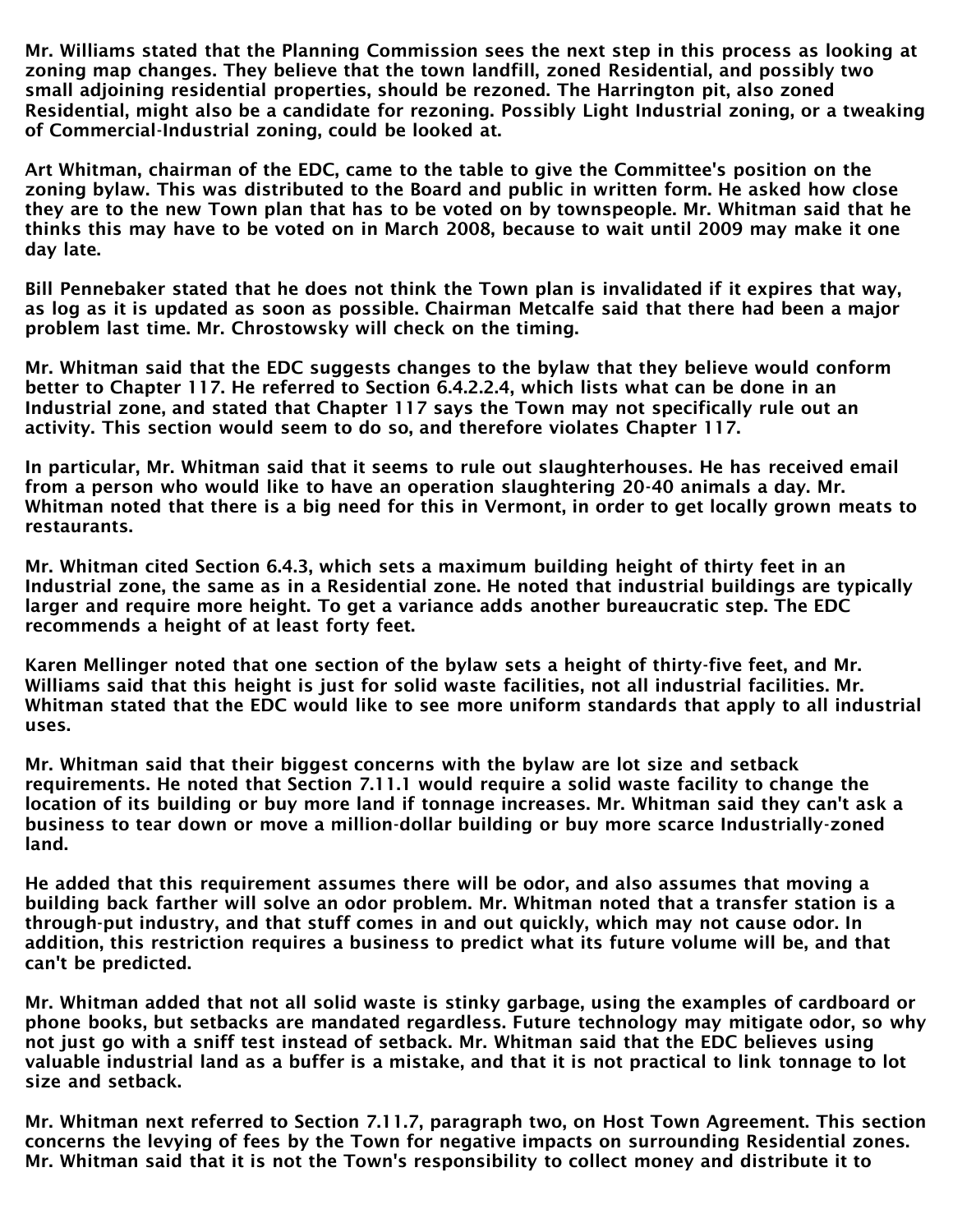adjoining properties. That is a civil court matter.

Lon McClintock noted a recent Supreme Court case stating that if an activity causes diminished property value compensation may be required. Mr. Whitman replied that the problem is that this is specific to solid waste activities. It should apply to all industries.

There was discussion of the fact that Host Town Agreements are specific to solid waste activities. Ms. Mellinger stated that the passage Mr. Whitman read on Host Town Agreements comes directly from the Town Plan, which was voted on. Mr. Whitman replied that, wherever it comes from, the EDC does not think it is right.

Mr. Whitman next discussed setbacks. The EDC would like to increase required setbacks between industries and Village Commercial and Residential zones. They feel that large setbacks are not required between industrial properties.

Mr. Pennebaker stated that the Planning Commission agrees with them on this, but felt it was too complex to include in this bylaw draft. Mr. Whitman said that it would need to be changed before Town Meeting.

Mr. Whitman stated that the last EDC comment on the bylaw concerns the vague definition of solid waste. They would like the Planning Commission to include the state definition in the bylaw, not just refer to it.

Referring to Mr. Whitman's comments on Section 7.11.1 and 7.11.2, Ms. Mellinger asked why a business would have to tear a building down -- couldn't they seek a variance as nonconforming? EDC and DRB member Phylis Porio replied that this would be the case only if the business is preexisting nonconforming.

She said that while this does apply to TAM, the EDC is focusing on the future, and the next company that comes in would have to comply. Mr. Pennebaker stated that they do have to make sure residential areas are not adversely affected -- it's necessary to look at both sides.

Ms. Porio came to the table to represent the position of the DRB on the zoning bylaw. She stated that the DRB had not addressed the bylaw at their last meeting, and would like a two-week continuance so that they may consider it at the next meeting.

Michael Biddy commented that clustering of industries, as has been done in Dorset, alleviates problems affecting residential areas. He noted that in Shaftsbury Industrial zones are sprawled along Airport Road. That might be considered in any rezoning.

Tom Dailey addressed the Board on behalf of TAM. He thanked the Planning Commission for their time and effort. Mr. Dailey noted that, because TAM is the only solid waste facility in town, this bylaw is about TAM. He stated that TAM has just gone through a 3-4 year permitting process and is now operating under the terms of the permit. He asked what is wrong with TAM that these new rules would correct, stating that the permitting process worked, and there are no deficiencies.

Mr. Dailey said that the numbers used in this bylaw are too arbitrary, and that if it passes TAM will be nonconforming on the required 250-foot setback. He conceded that TAM could apply for a variance, but said that this is "shaking the dice," and that the stability of the business cannot be assured. TAM is now at 15,000 tons, and to go to 20,000 tons would require 900-foot setback, which might be halved to 450 feet with mitigation.

Mr. Dailey said that these are huge distances for a magnitude that is not there. He said that 20,000 tons is a big number, but amounts to just four tractor trailers a day, one every two hours. Mr. McClintock asked Mr. Dailey if he could suggest a setback number, and he replied that he could not, but would say that what is there is sufficient.

Mr. Dailey stated that the solid waste zoning bylaw looks like a permit, and adds conditions to the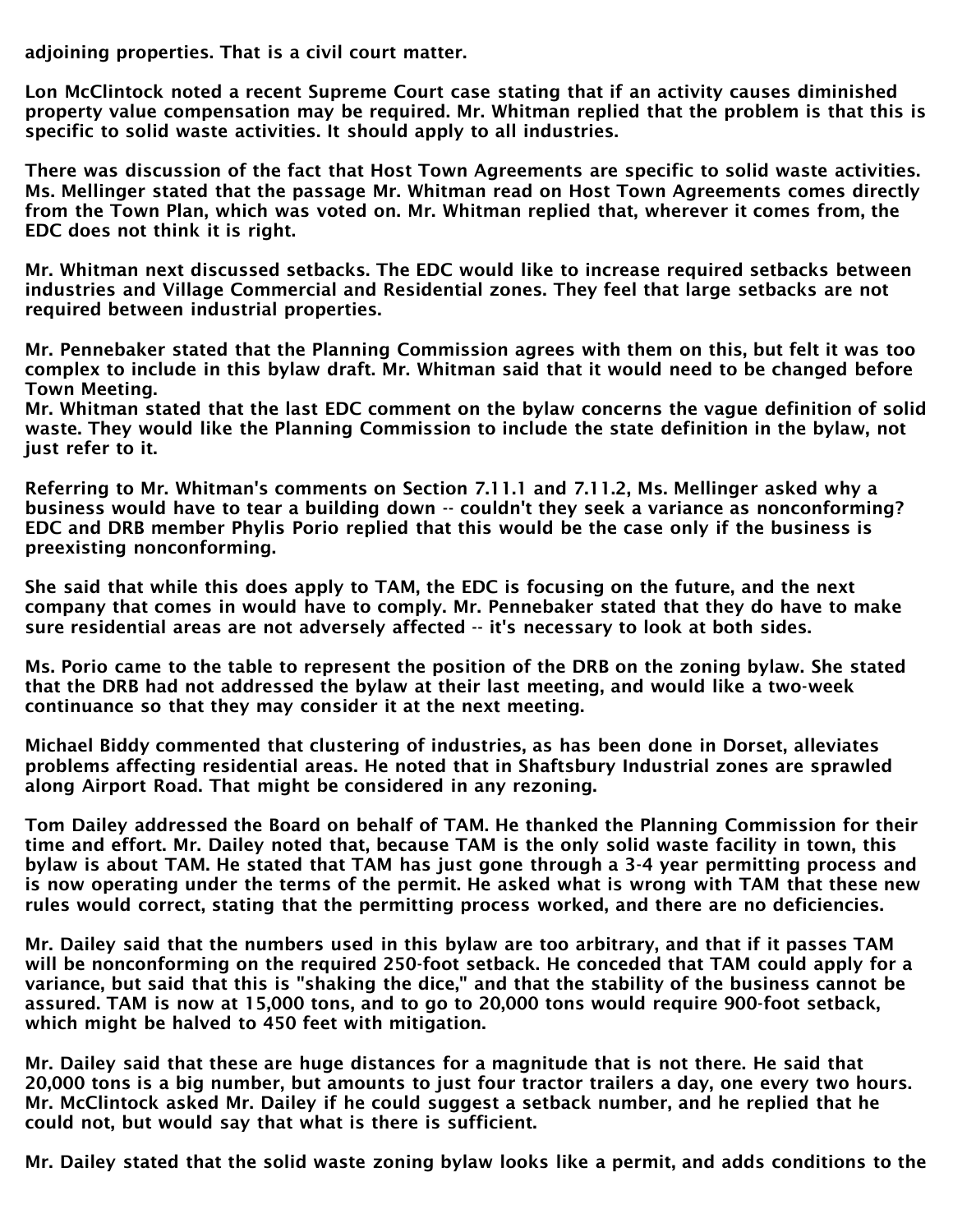TAM permit. Therefore the Planning Commission takes authority away from the DRB and leaves the DRB no discretion.

Mr. Dailey recalled that some years back there had been rumors of a constriction and demolition dump to be put in by Dailey's. He noted that interim bylaw 9.1 had put a stop to it, and that under 9.1 TAM had been permitted and built. He advocated substituting 9.1 for 7.11.

Chairman Metcalfe stated that the next step will be for the Select Board to hold a working session to discuss the bylaw. Then the Board and Committee chairmen will be invited back for discussion, and then a final decision will be made. Tom Dailey asked if he may he invited, and was told that he will be included. Trevor Mance asked if the working session will be a public meeting. Chairman Metcalfe replied that it will, but that there will be no public comments until the end.

Art Whitman asked if there will be a line-item veto or voting on the bylaw as one unit. Chairman Metcalfe replied that consensus seems to work the best, and that probably someone will be unhappy no matter what.

Addressing Mr, Dailey, Mr. McClintock asked if there is not a danger of too much DRB discretion, which Mr. Dailey has stated that he supports. If rules are specific, an applicant knows if a permit will be approved; with DRB discretion, the applicant does not know. Mr. Dailey replied that there is a danger of too much discretion, but that the DRB can decide on conditions now, so it would be no more discretion than they have now.

Mr. McClintock noted that increased tonnage may not change odor, but may change number and size of trucks. Mr. Dailey replied that this was covered under road conditions and hours of operation. There is a danger in trying to include all details, and the DRB should continue to have discretion.

Mr. Whitman noted that Dailey's precast operation expansion had increased truck traffic, but the company had agreed to cross its own property to Route 7. This solution could not have been created if the number of trucks had been set. Things can be worked out in the absence of definitive rules.

Mr. McClintock noted that in Section 3.5.1 the Planning Commission requires that the bylaw be in accordance with the Town Plan, but that the Plan is broad-brush and zoning is meant to be specific. Doesn't this create ambiguity as to which has control?

Mr. Williams replied that Act 250 stresses this relationship. The Town Plan has the force of law and zoning should not conflict with it. He noted that this does create ambiguity and they would consider scratching it. Mr. Pennebaker noted that this had been added by the Bennington County Regional Commission (BCRC) to bring the bylaw into compliance with Chapter 117.

Shaftsbury resident Lucy Robinson said that setbacks or fences should be required for solid waste facilities; that they should not be seen from the road. Mr. Whitman asked why visual requirements should apply only to solid waste facilities. He feels they should apply to all industries.

Mr. Biddy stated that it wouldn't be bad to require performance standards for trash facilities. Technical remediation may be in order if setbacks don't work. Mr. Biddy also recommended looking at transportation infrastructure, especially the unsafe corner at Airport Road.

Chairman Metcalfe closed the zoning bylaw hearing.

7. Traffic Study:

Mr. Chrostowsky discussed possible use of Act 200 funds for a traffic study. He noted that the \$10,000 in BCRC funds are only available until the end of September. Ms. Mellinger stated that the Act 200 money might be claimed by the EDC.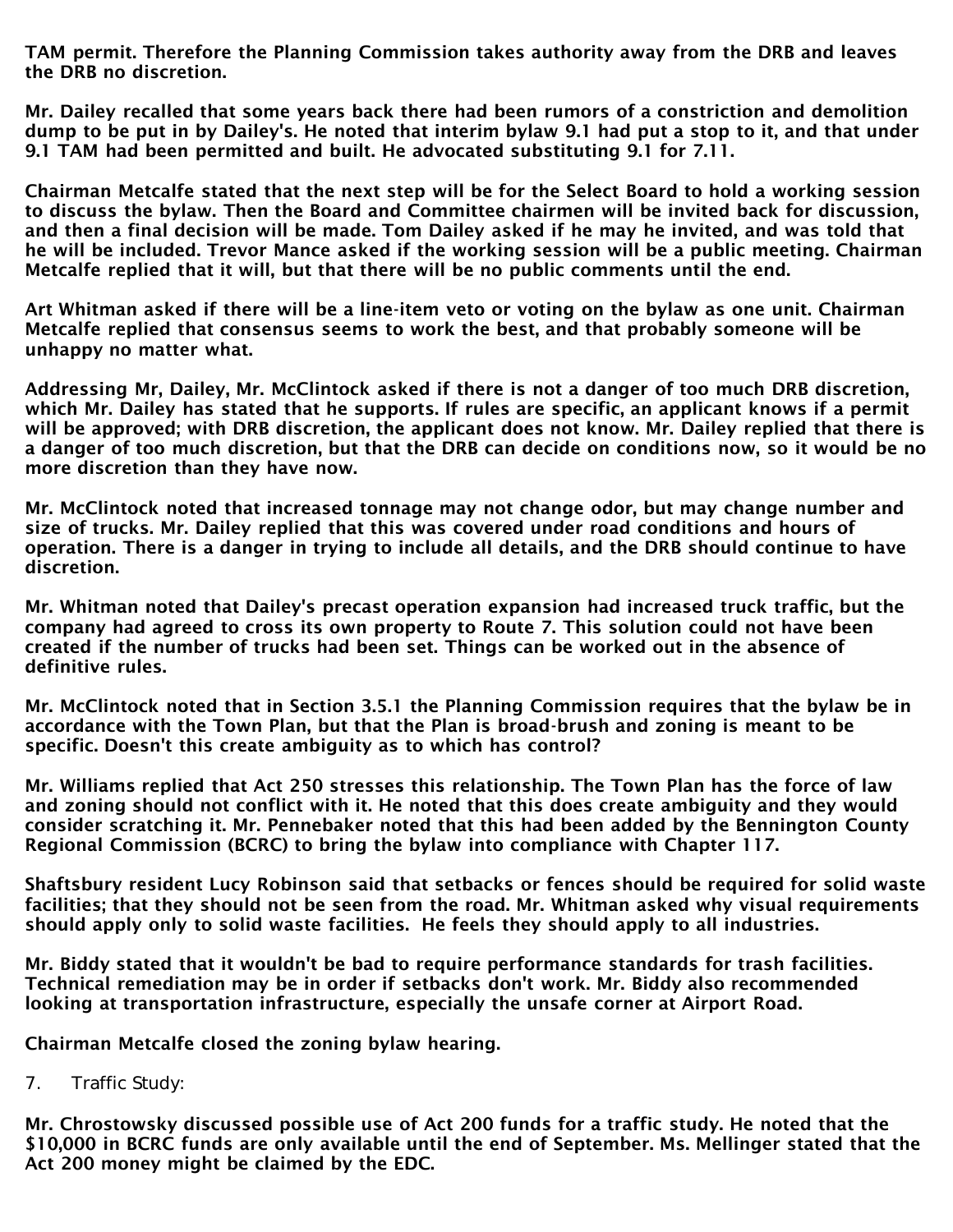Ms. Morse said that even if these funds are available, more money will be needed. She thinks they need to think bigger and longer term. Chairman Metcalfe agreed that if they are to do a traffic study, they need to do their homework and be specific about what they want. He said the state will not put in a light at the four corners, and a traffic study would not change this.

Ms. Mellinger noted that the BCRC money may not be available in the future. Board members agreed to discuss the traffic study at the next meeting and decide if they want to commit.

8. Salt:

Mr. Chrostowsky stated that the Town needs to lock in a salt supplier. Barrett bid \$53.85 per ton, and American Rock Salt (last year's supplier) bid \$50.79 per ton. Last year the Town used 347 tons at a cost of \$17,295.

Ms. Morse made motion to award the salt contract to American Rock Salt for \$50.79 per ton. Mr. Pennebaker seconded. Motion carried 5-0-0.

9. Roadside Trash:

Chairman Metcalfe stated that if a resident has a complaint about roadside trash, they should go to the state police barracks. The police may check on it, but it is not a high priority. The game warden may also be willing to look at roadside dumping. Town law-enforcement officers may also deal with roadside dumping, but they are reluctant to do so because the process is timeconsuming and usually unsuccessful.

Ms. Morse stated that if the Town is going to have an ordinance, ti should be enforced. Otherwise, get rid of the enforcement part of it. There was a discussion of how the trash ordinance might be better enforced. Board members decided that it may be possible to use the constables for enforcement.

10. Town Administrator Report:

Mr. Chrostowsky announced that there will be an Act 250 hearing on the Dailey's expansion on August 23 at 9:00 AM. This will be discussed at next week's meeting.

Mr. Chrostowsky announced that there will be a water quality basin plan meeting at the community college in Bennington on August 7 at 6:30 PM.

Mr. Chrostowsky reported that the TAM quarterly report has been received.

11. Other Business:

Mr. Pennebaker reported that he and Mr. Chrostowsky met with Buzz Surwillo and showed him the modeling for the methane remediation plan. They would like to actively pump the vent in the landfill cap. Mr. Surwillo will talk to Heindel and Noyes to see if they will hook pumps up to the vent instead of to wells. Mr. Pennebaker said that he had indicated that the Town would probably be willing to pay the Heindel and Noyes bill if they agree to this swap.

Ms. Mellinger reported that she had met with Mr. Chrostowsky and Joe Herman on the stateapproved planning grant. They will present information to the Board. which must execute the grant, on August 20. Chairman Metcalfe said that the public should be made aware of this in advance. A letter to the editor will be submitted.

Ms. Morse asked if an Ancient Roads meeting has been set up, and Mr. Chrostowsky replied that he hopes to schedule one for the end of the month.